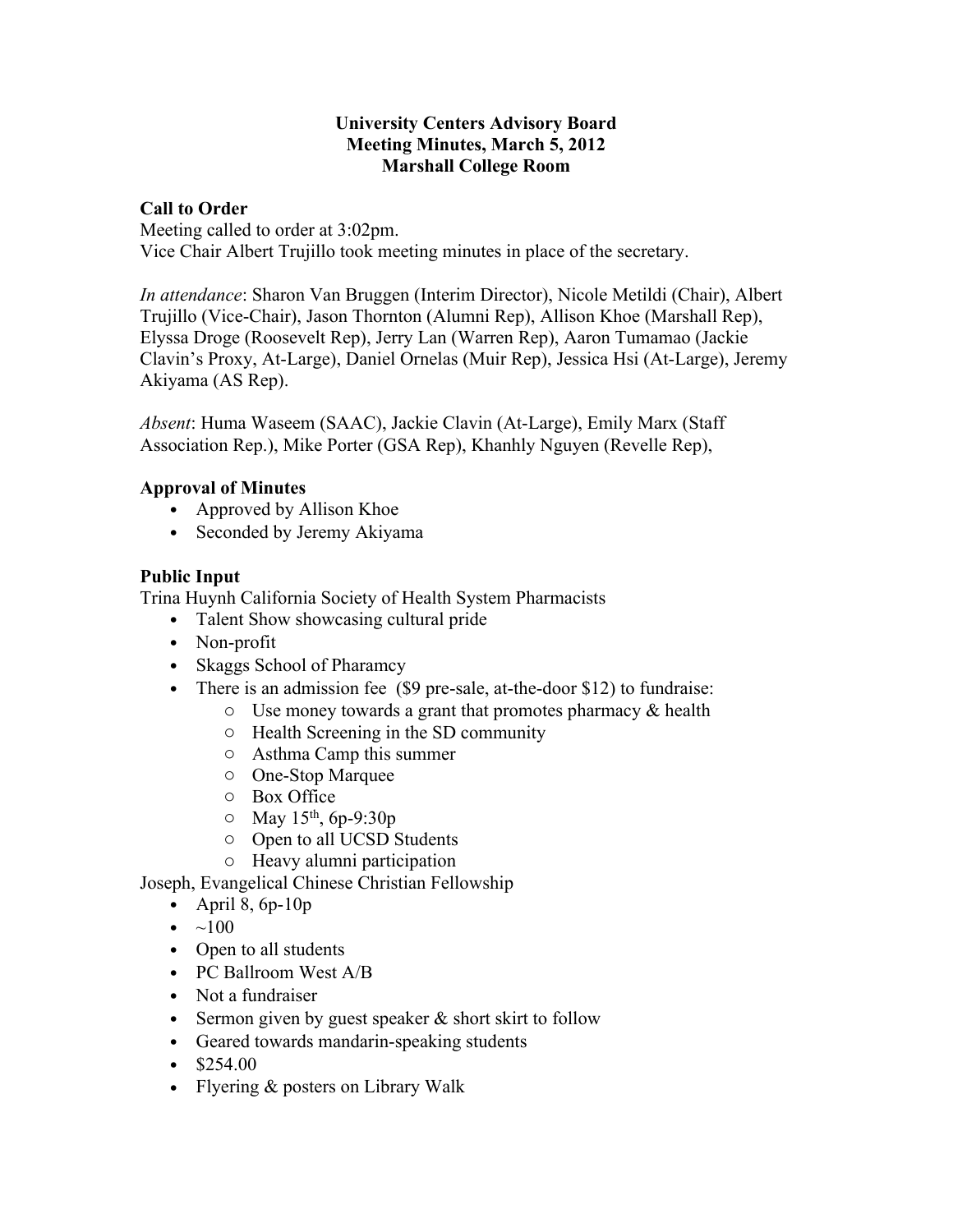• Talking to other orgs on campus

# **Icebreaker**

## **Roll Call**

• Sheet being sent around

## **Chair Report,** *Nicole Metildi*

#### **Vice-Chair Report,** *Albert Trujillo*

- Referendum
	- *o* Nicole & Albert met with Alyssa Wing last week
	- *o* Nicole removed sponsorship for the referendum
	- *o* Will not be placed on Spring ballot
	- *o* Will have a finalized budget by Fall Quarter (hopefully) & have communication with AS early on next school year to avoid last-minute presentations of the budget
	- *o* Will have to look at what cuts will be made for next school year
- Secretary position
	- *o* Interviews being conducted!
- Spring Meeting time
	- *o* Fill out doodle if you haven't already

# **Interim Director Report,** *Sharon VanBruggen*

- PEG 1<sup>st</sup> Place
	- $\circ$  PEG got 1<sup>st</sup> place at the International Marketing Competition ACUI
	- o Illustrations done by the students
	- o Bands picked out by the students
- Budget Planning
	- o Subcommittee
	- o Reviews budget & brings back to UCAB for approval
	- o Administrative team currently drafting the budget
	- o Will be looking at where cuts need to be made
	- o Timeline:
- March 1 **Begin Budget Meetings (Sharon with senior managers)**  [2.5 weeks] March 19 Call Sheets to Senior Managers (John H.)
	- [2 weeks]
- April 2 (1<sup>st</sup> wk) Call Sheets Due, Begin Compilation (John H. / Sharon) [2 weeks review/discuss with senior managers, make adjustments]
- April 16 (3<sup>rd</sup> wk) Final Internal Drafts Due (senior managers) [1 week to prepare for UCAB meetings]

**April 2 (4th wk) Final Draft to UCAB Budget Committee – Meeting 1 (Sharon / John H.)**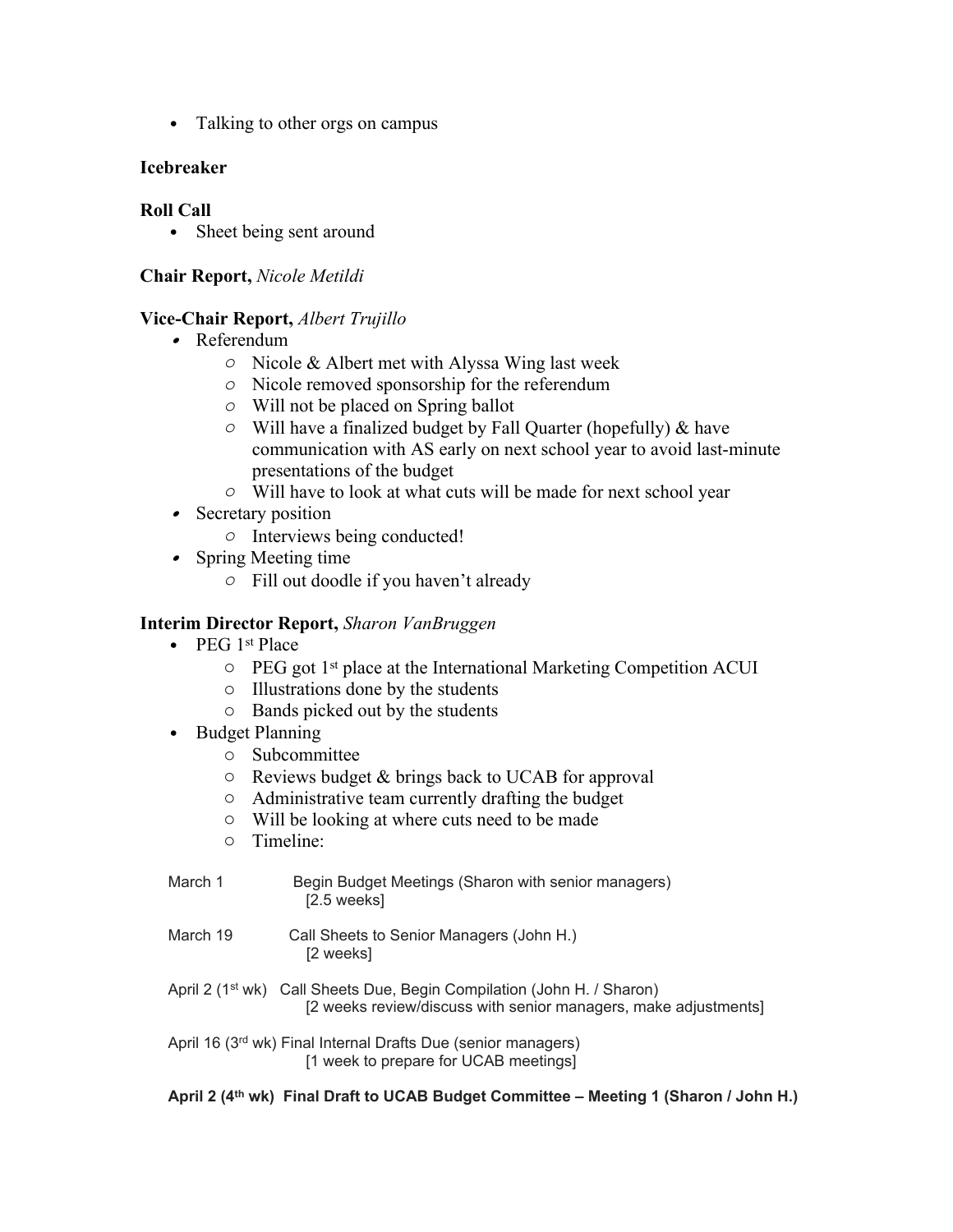**April 30 (5th wk) UCAB Budget Committee Meeting 2 (Sharon / John H.)**

**May 7 (6th wk) UCAB Budget Committee Meeting 3 (Sharon / John H.)**

#### **May 14 (7th wk) UCAB Budget Committee Meeting 4 (if needed) (Sharon / John H.)**

May 21 (8<sup>th</sup> wk) UCAB Budget Committee Presents to UCAB (Albert)

May 28 (9<sup>th</sup> wk) UCAB Vote Due on Budget

June (10th wk) UCAB Vote (if needed)

- Coop Committee, Thursdays, 4pm
	- o Please show up if you can
	- $\circ$  As of right now, Sharon & Nicole are the only ones showing up to the Coop Committee Meeting
	- o E-mail Nicole if you can no longer make it to the meetings

# **Member Reports**

- Allison Khoe, "What is the status of Mexican Restaurant?"
	- **o** Currently looking at architecture of facility
		- An architect has proposed structure of space Need the blueprint to attach to the RFP before it can be sent out Currently have a list of 150 possible vendors composed of restaurant interested / restaurants we are interested in Hoping to get RFP out by the end of this month
- Jessica Hsi, "Where will the salon be placed?"
	- **o** Across from the loft, 2nd level
	- **o** Vendor already chosen, working on name

# **New Business**

- Tech Fee Balance:
- Tech Fee Subsidies
- *Joseph Chen, Evangelical Chinese Christian Fellowship*
	- o Moved to approve \$254 by Jessica Hsi
	- o Seconded by Daniel Ornelas
- *Trina Huynh, Claifornia Society of Health-System Pharmacists*
	- o Moved to approve \$375 by Jason Thornton
	- o Seconded Jessica Hsi

# **Old Business**

#### **Announcements**

#### **Open Forum**

• Student center space in Media Lounge